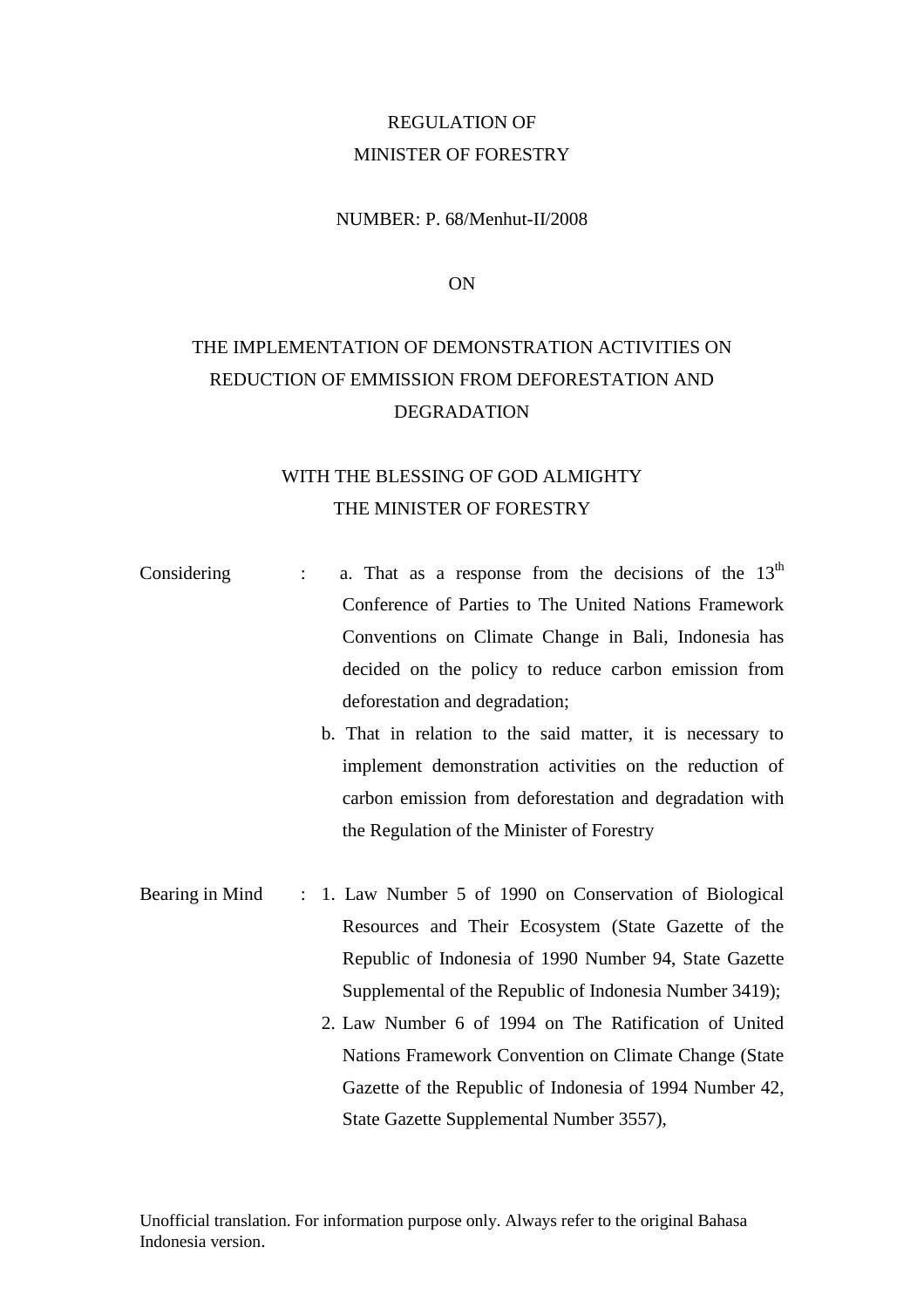- 3. Law Number 23 of 1996 on Environmental Management (State Gazette of Republic of Indonesia Year 1997 Number 68, State Gazette Supplement Number 3699)
- 4. Law Number 41 of 1999 on Forestry (State Gazette of the Republic of Indonesia of 1999 Number 167, State Gazette Supplemental Number 3888) as amended by Law Number 19 of 2004 on the Determination on Government Regulation In Lieu of Law No. 1 of 2004 on Amendment on Law No. 41 of 199 on Forestry to be Law (State Gazette of the Republic of Indonesia of 2004 Number 86, State Gazette of the Republic of Indonesia Number 4412)
- 5. Law Number 32 of 2004 on Regional Government (State Gazette of the Republic of Indonesia of 2004 Number 125, State Gazette Supplemental of the Republic of Indonesia Number 4437);
- 6. Law Number 17 of 2004 on the Ratification of Kyoto Protocol to the United Nations Framework Convention on Climate Change (State Gazette of the Republic of Indonesia of 2004 Number 72, State Gazette Supplemental of the Republic of Indonesia Number 4403);
- 7. Law Number 26 of 2007 on Landscaping (State Gazette of the Republic of Indonesia Number 68 of 2007 State Gazette Supplemental Number 4725);
- 8. Government Regulation Number 44 of 2004 on Forestry Planning (State Gazette of the Republic of Indonesia of 2004 Number 146, State Gazette of the Republic of Indonesia Number 4452);
- 9. Government Regulation Number 45 of 2004 on Forest Protection (State Gazette of the Republic of Indonesia of 2004 Number 146, State Gazette Supplemental of the Republic of Indonesia Number 4452);
- 10. Government Regulation Number 6 of 2007 on Forest Management and Formulation of Forest Management and Forest Utilization Plan (State Gazette of the Republic of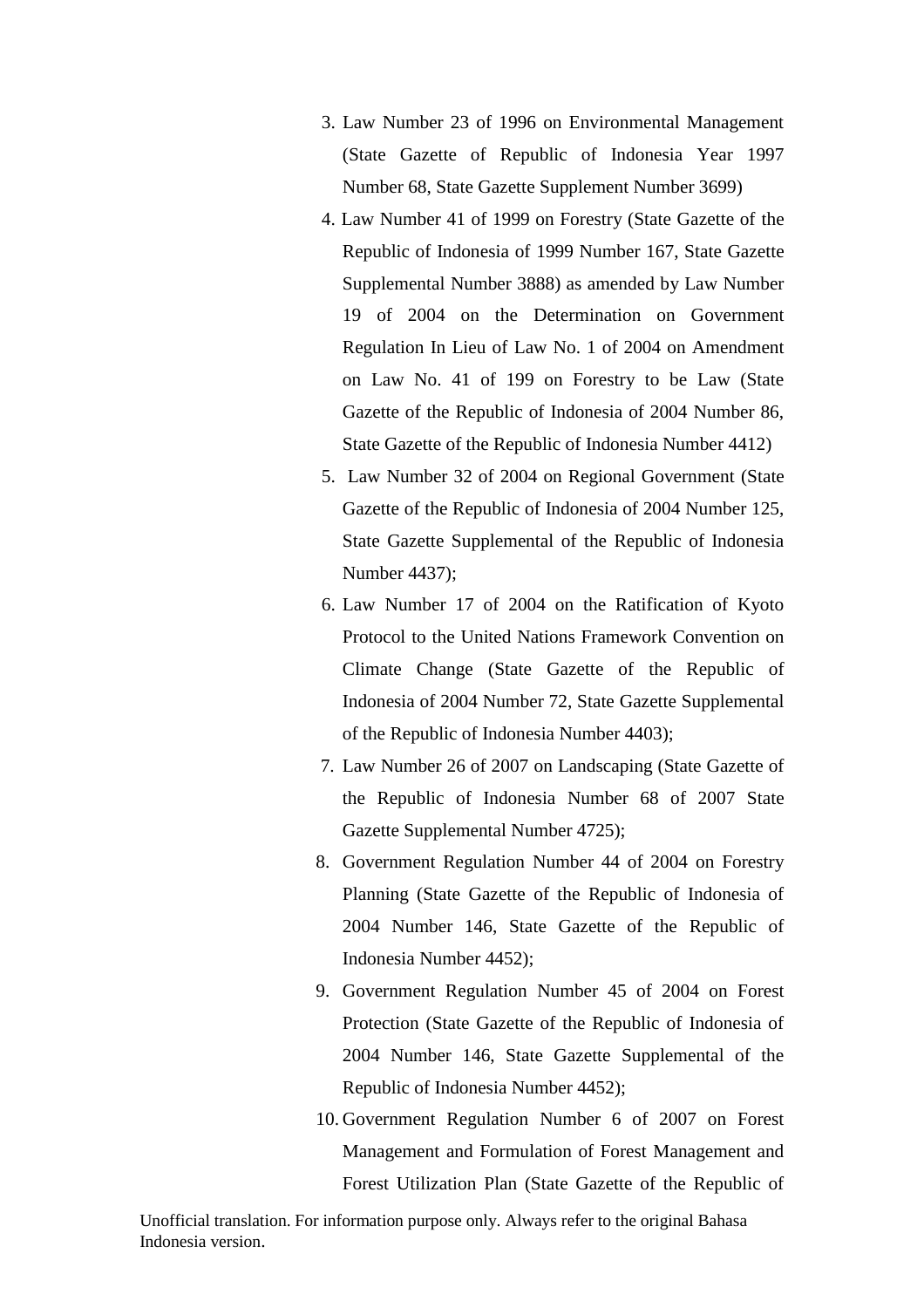Indonesia of 2007 Number 22, State Gazette Supplemental of the Republic of Indonesia Number 4814);

- 11. Presidential Regulation No. 46 of 2008 on National Council of Climate Change;
- 12. Regulation of the Minister of Forestry Number P.13/Menhut-II/2004 on the Organization and Work Procedure of the Department of Forestry, as several times improved, last by Number P.64/Menhut-II/2008

#### HAS DECIDED

# To Enact : **REGULATION OF THE MINISTER OF FORESTRY ON THE IMPLEMENTATION OF DEMONSTRATION ACTIVITIES ON REDUCTION OF EMISSION FROM DEFORESTATION AND DEGRADATION**

#### CHAPTER I

#### DEFINITION

#### Article 1

In this regulation the followings are the definitions:

- 1. Demonstration activities of reduction of emission from deforestation and degradation is testing and development of methodology, technology and institution of sustainable forest management aimed to reduce carbon emission;
- 2. Forest is a unity of ecosystem in the form of land and natural resources dominated by vegetations in natural harmony with surrounding environment, inseparable between one and another.
- 3. State forest is a forest within a land upon which no land right is imposed.
- 4. Right forest is a forest within a land upon which land right is imposed.
- 5. Minister is Minister who is responsible forestry sector.
- 6. Proponent is the government, forest timber product utility license holders, holders/managers of right forests, managers of customary forest, and head of

Unofficial translation. For information purpose only. Always refer to the original Bahasa Indonesia version.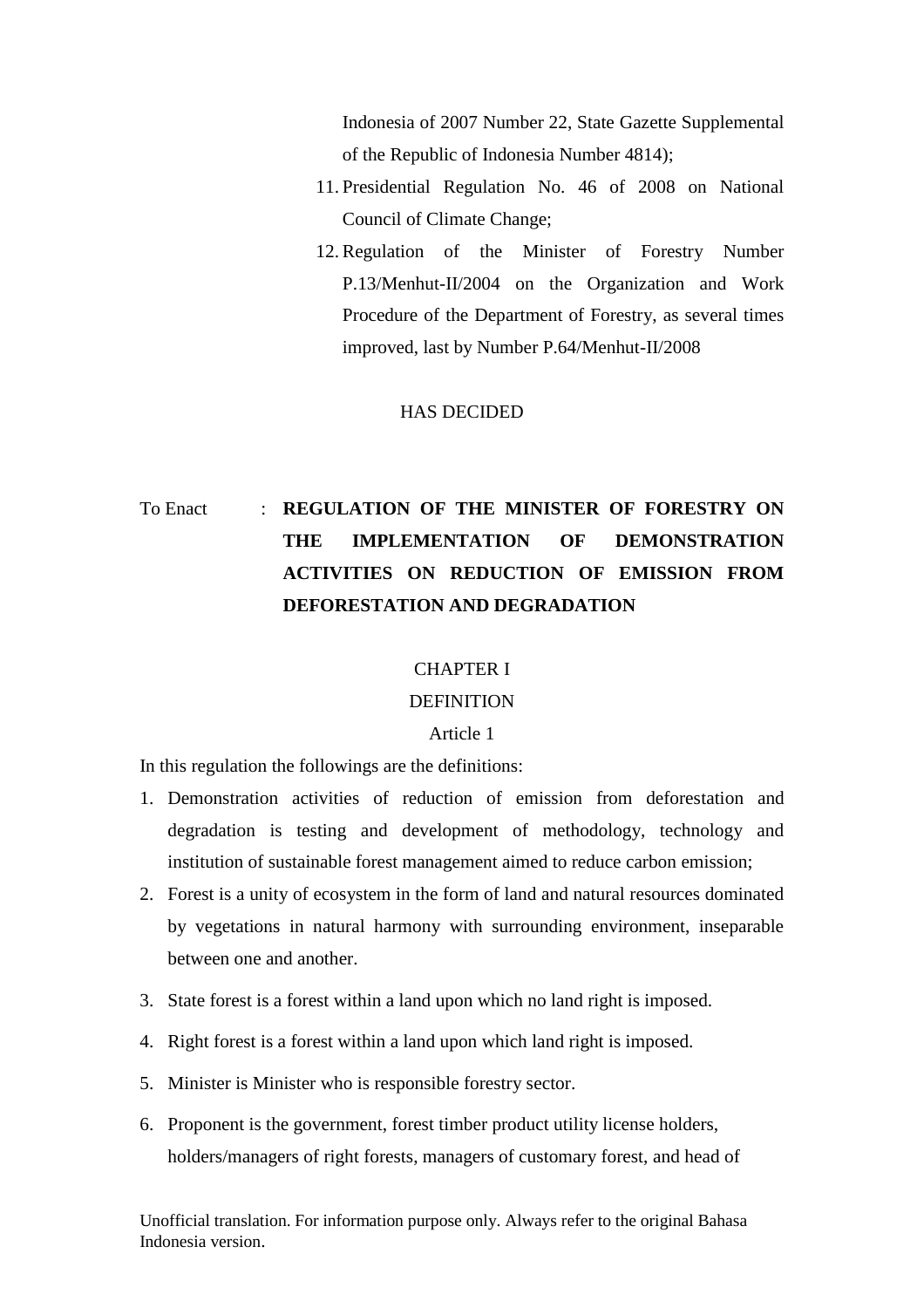forest management unit responsible for the implementation of demonstration activities.

7. Partner is the government, international organisations, private entities and individuals who have the capacity to fund demonstration activities implementation.

# CHAPTER II AIMS AND OBJECTIVES

# Article 2

- (1) The aim of the implementation of demonstration activities of reduction of emission from deforestation and degradation is to test and develop methodologies, technology and institution of sustainable forest management that endeavor to reduce carbon emission through controlling of forest deforestation and degradation.
- (2) The objective of implementation of demonstration activities of reduction of emission from deforestation and degradation is to obtain forest management design related to reduction of carbon emission from deforestation and degradation.

#### CHAPTER III

#### LOCATION AND IMPLEMENTOR

#### Article 3

Demonstration activities can be implemented on state forests and/or right forests.

#### Article 4

- (1) Demonstration activities are implemented by proponents
- (2) In the implementation of demonstration activities as referred to in paragraph (1), proponents can cooperate with partners.

#### CHAPTER IV

# APPLICATION AND APPROVAL PROCEDURE

#### Article 5

(1) Initiator submits written application on the implementation of demonstration

Unofficial translation. For information purpose only. Always refer to the original Bahasa Indonesia version.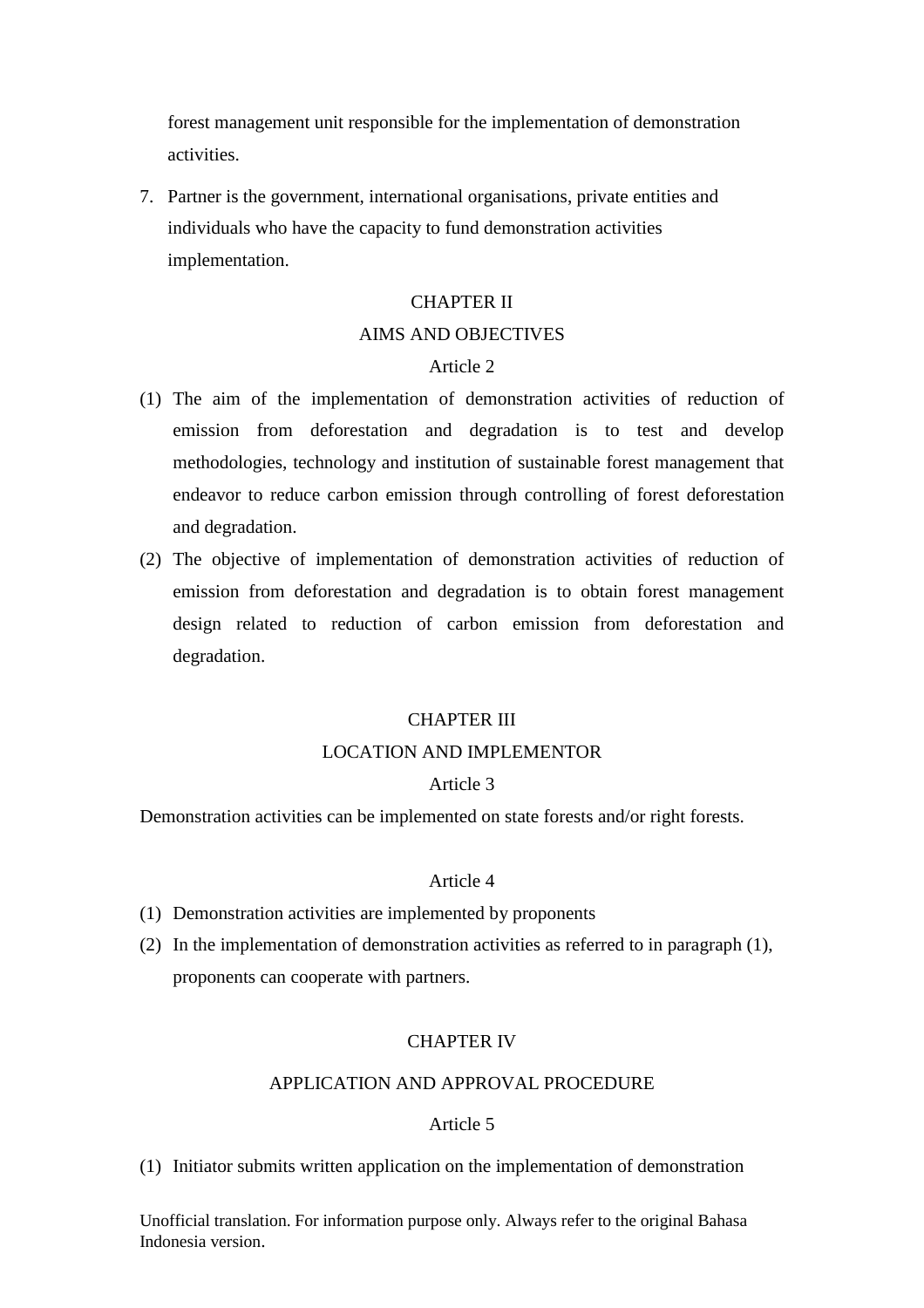activities to the Minister, by enclosing:

- a. Plan of demonstration activities, the content of which among others are status and location with location map of the proposed area, form and period of cooperation, estimation of activity values, risk management and plan of revenue distribution allocation.
- b. In the event that the initiator is an individual whose funding is coming from his/her own money (self-funding), initiator must attach letter of consent to fund the implementation of demonstration activities;
- c. In the event that the initiator cooperates with partners and all or part of the funding comes from the partners, initiators must attach cooperation document.
- (2) The Minister assigns Working Group on Climate Change in the Department of Forestry to conduct assessment on the feasibility on the demonstration activity application as referred to in paragraph (1).
- (3) Feasibility criteria and indicators on demonstration activity implementation will further be regulated with Ministerial Regulation.
- (4) Based on the assessment of the Working Group on Climate Change Control in the Department of Forestry, the Minister can approve, approve with condition or reject the application of the initiator.
- (5) The concept of approval or rejection of the Minister as referred to in paragraph (4) is prepared by the Head of Working Group on Climate Change Control in Department of Forestry.
- (6) Ministerial approval as stipulated in paragraph (5) must list:
	- a. Determination of area and extent of demonstration activities with a map showing the borders of activity location.
	- b. The period should be no longer than 5 years.
	- c. Stipulations related to the risks and allocation distribution of revenue.

## CHAPTER V

## CONCLUDING STIPULATIONS

## Article 6

This regulation is in force on the date of the enactment

To have everybody knows, this Ministerial Regulation is promulgated with its

placement in the State Gazette of the Republic of Indonesia

Unofficial translation. For information purpose only. Always refer to the original Bahasa Indonesia version.